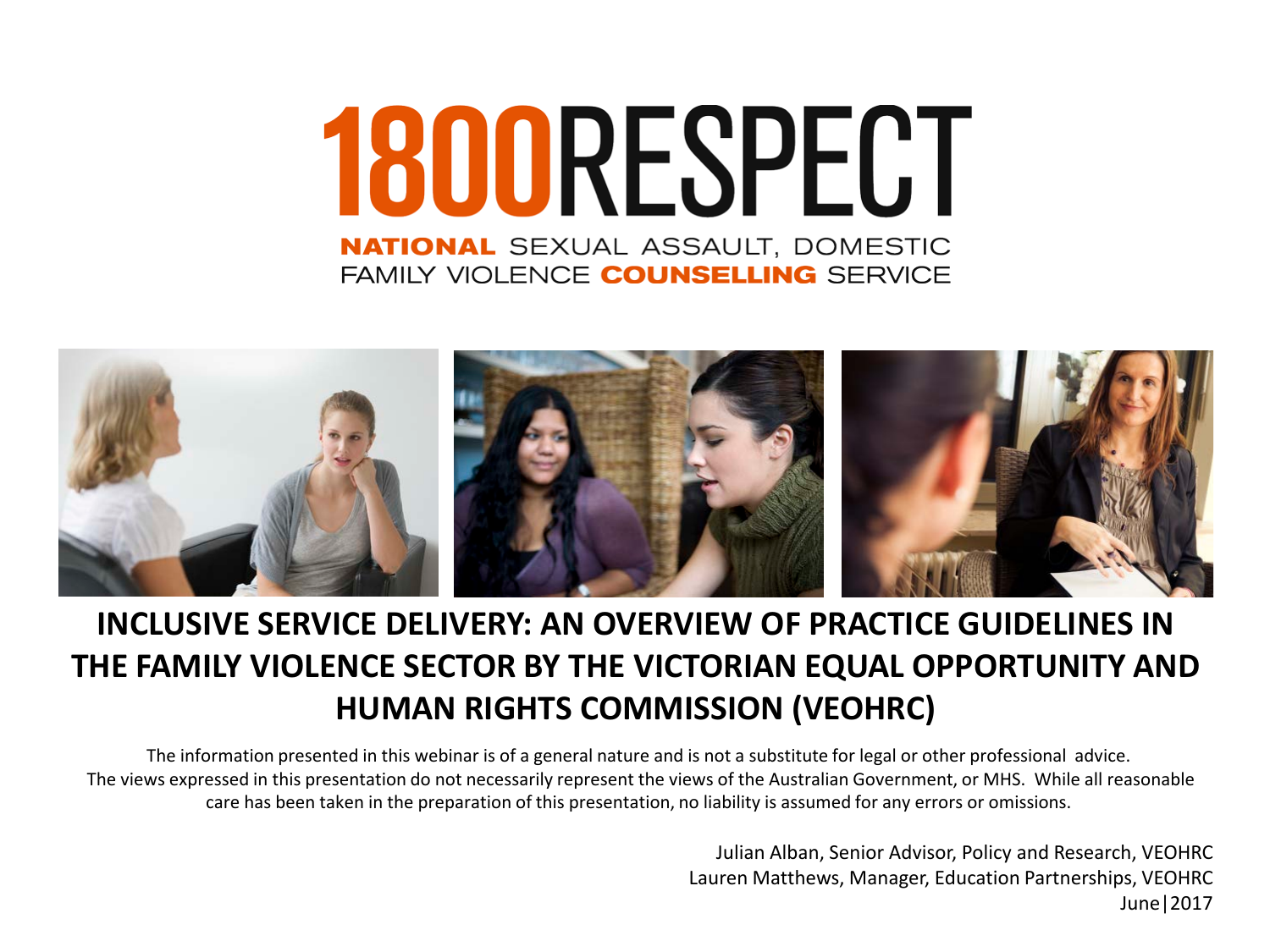

# **Guideline: Family violence services and accommodation**

#### **Complying with the Equal Opportunity Act 2010**

**Inclusive service delivery: an overview of practice guidelines in the family violence sector presented by the Victorian Equal Opportunity and Human Rights Commission**

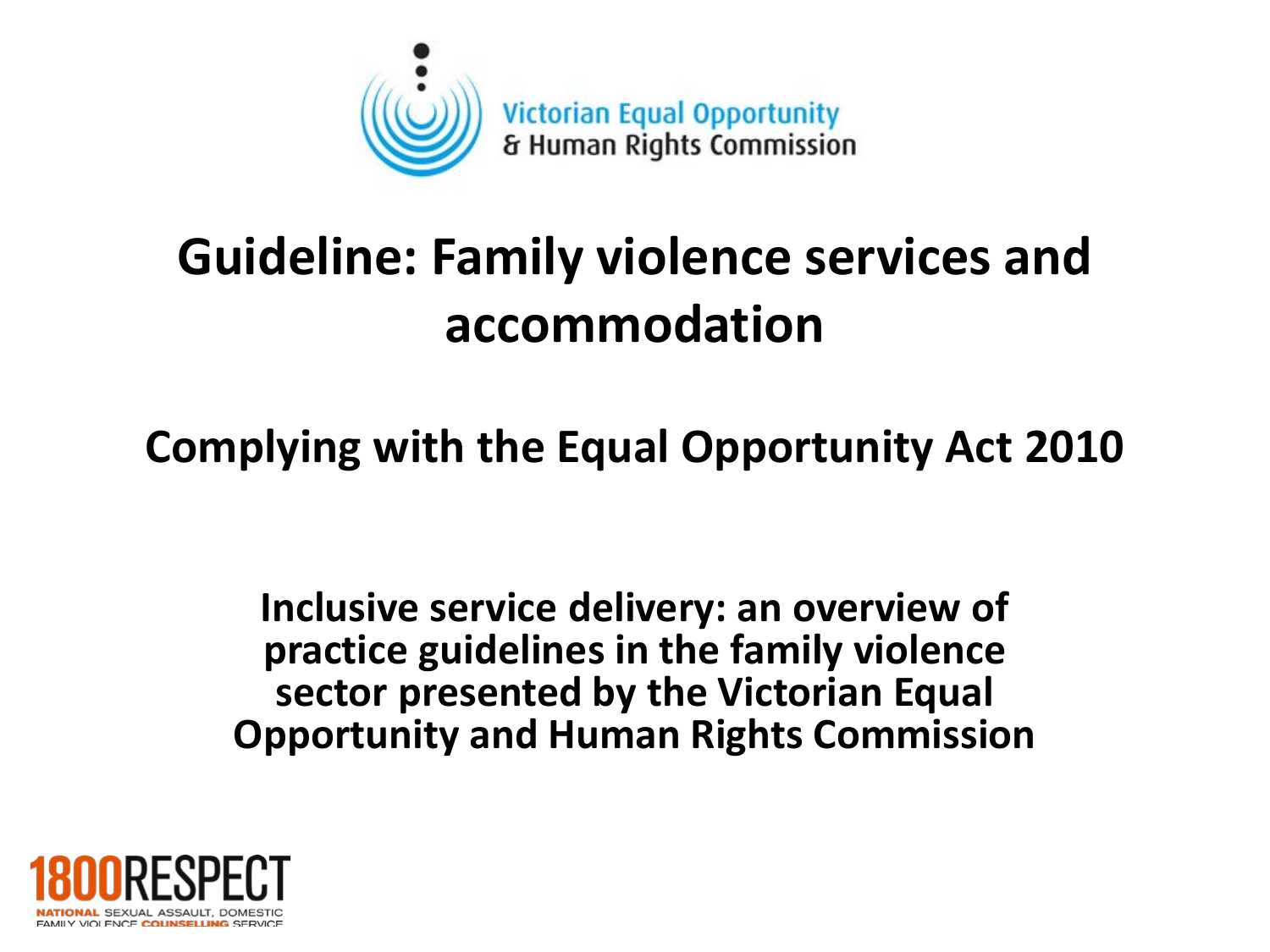TODAY'S WEBINAR: **Inclusive service delivery: an overview of practice guidelines in the family violence sector presented by the Victorian Equal Opportunity and Human Rights Commission**

- 1. Background and context for the Guideline
- 2. Preparation of the Guideline
- 3. Consultations what we heard
- 4. The guideline understanding the law
- 5. The guideline inclusive service delivery

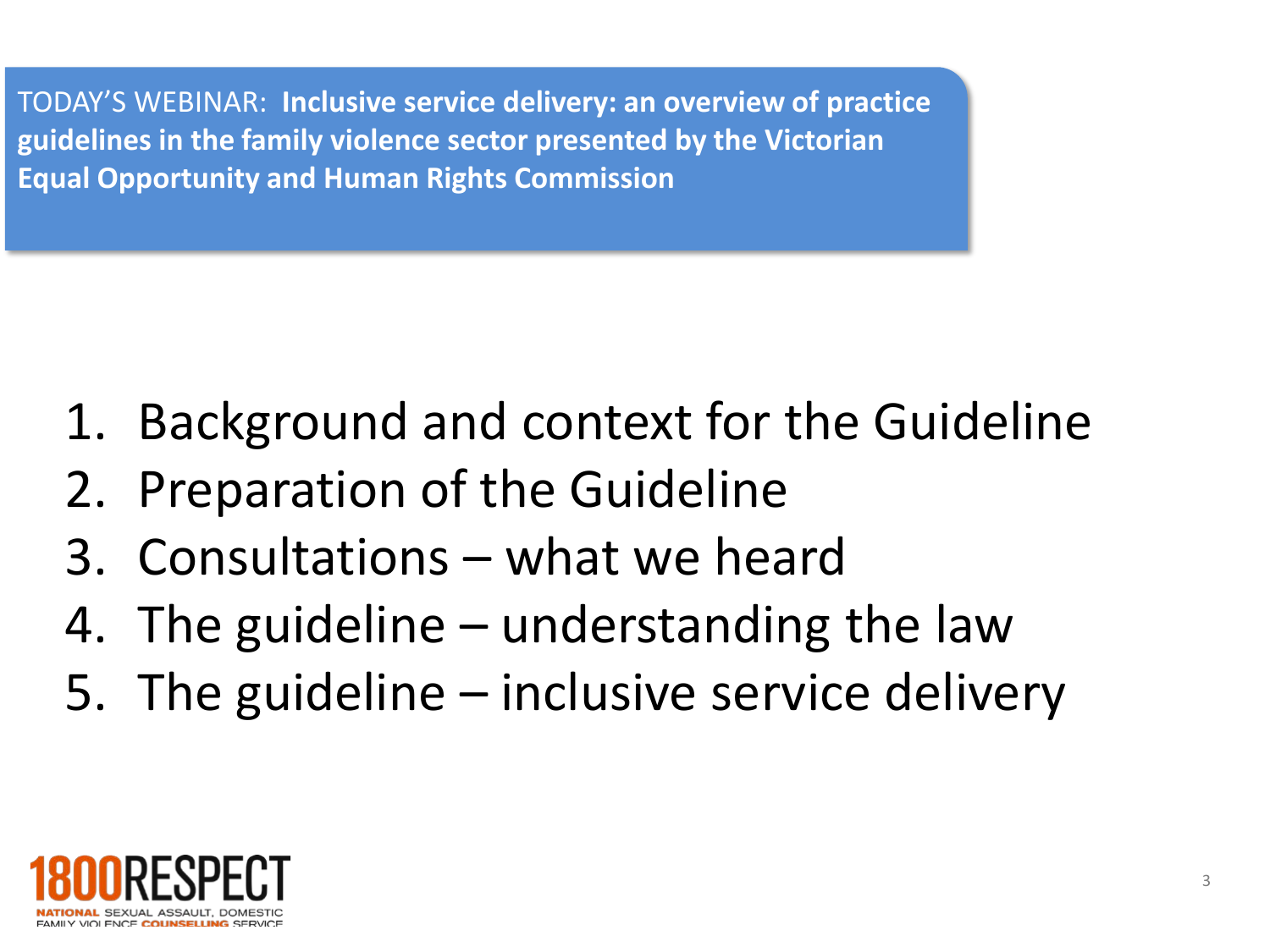### **1. Background and context for the Guideline**

#### **Royal Commission into Family Violence**

*Volume V Family violence and diversity – experiences for LGBTI, Aboriginal and Torres Strait Islander communities, older people*

#### **Recommendation 141** – EOA

guideline on nondiscriminatory and inclusive service delivery





**Roval Commission** to Family Violence

#### **Volume V** Report and recommendations

March 2016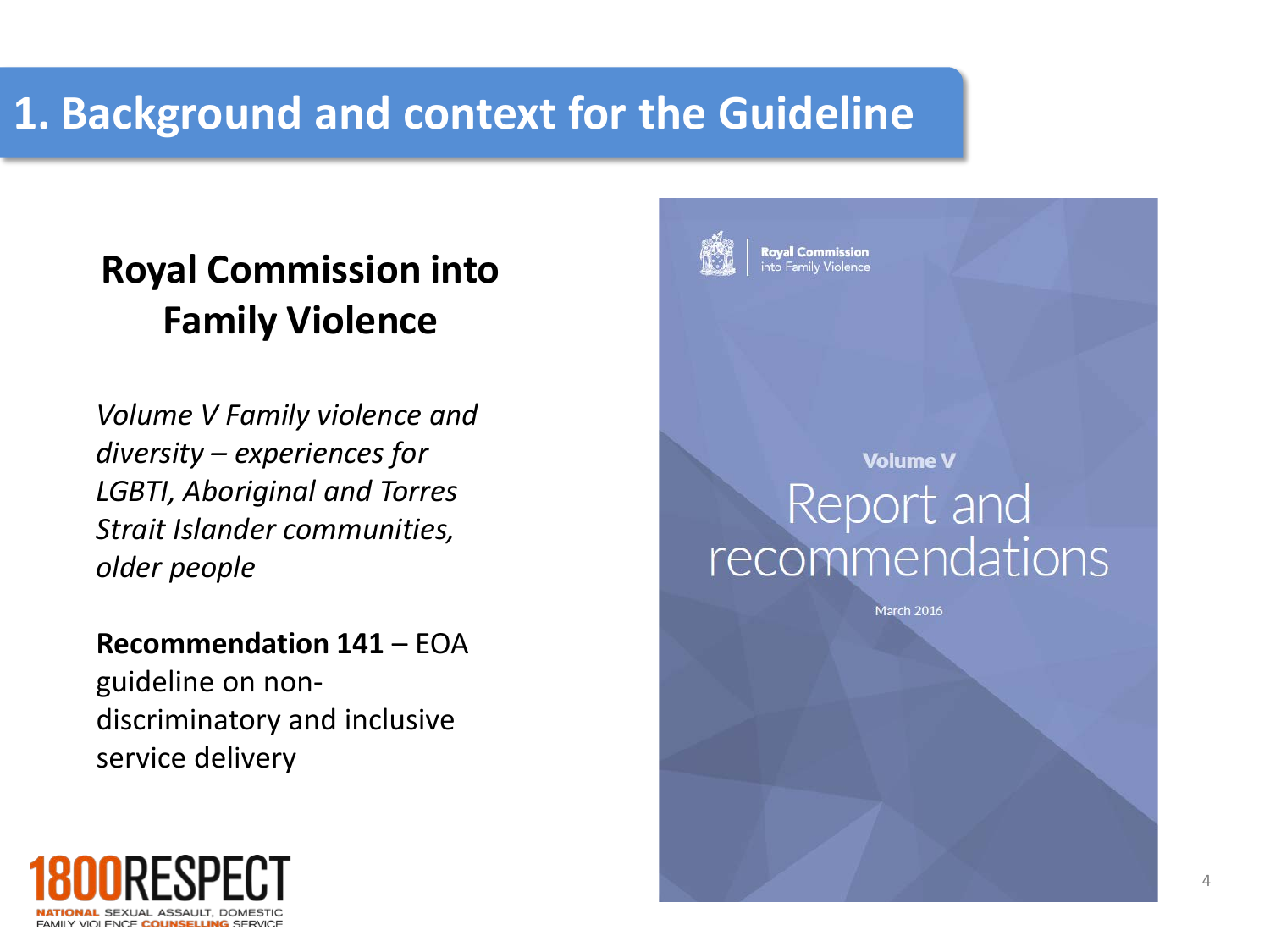#### **2. Development of guideline**

- Who we consulted
- Timeframe
- What we asked

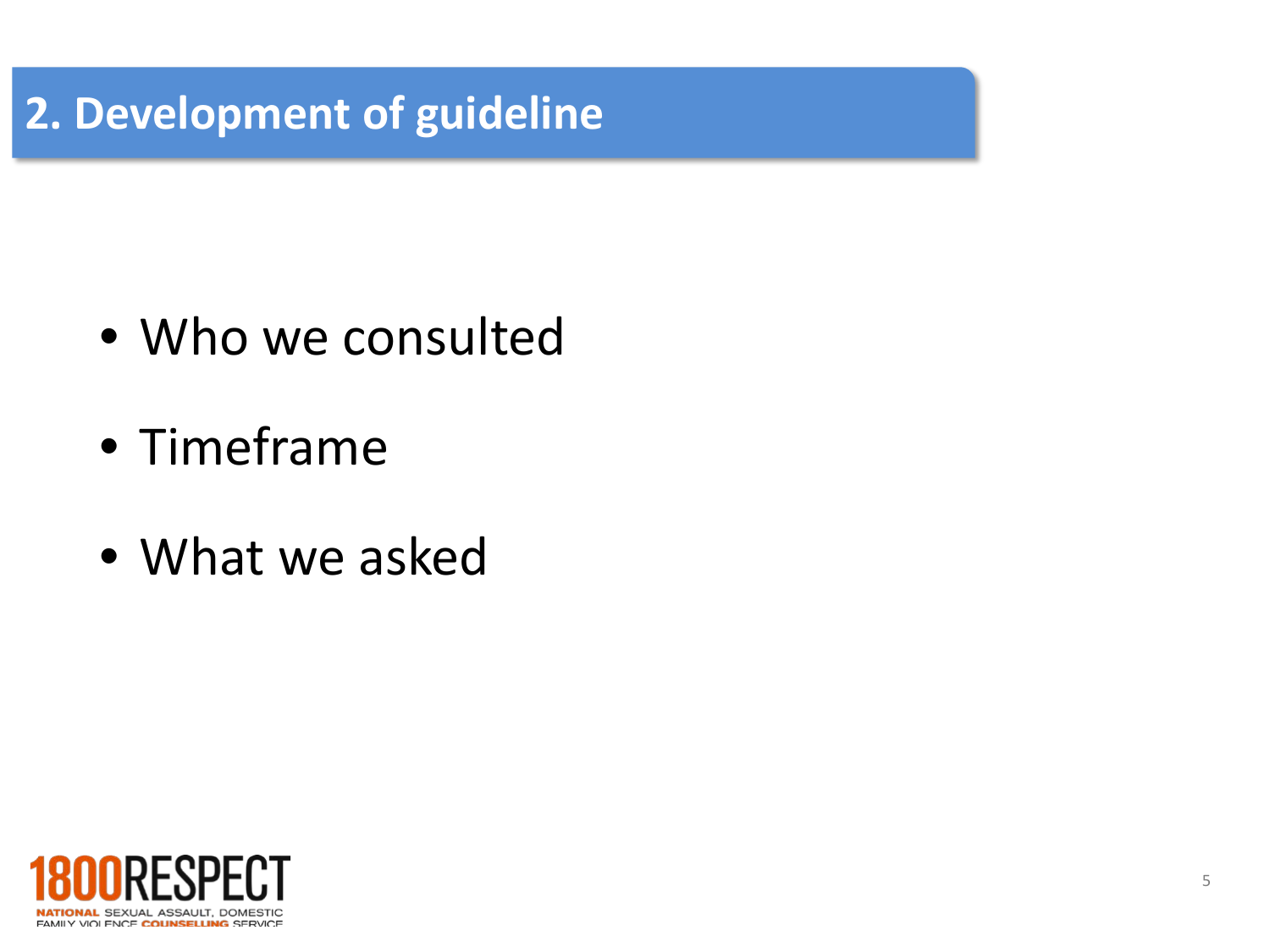#### **3. Consultations – what we heard**

- Issues for different communities
	- dynamics of family violence
	- service barriers
- Practice gaps and challenges for service providers
- Information needs

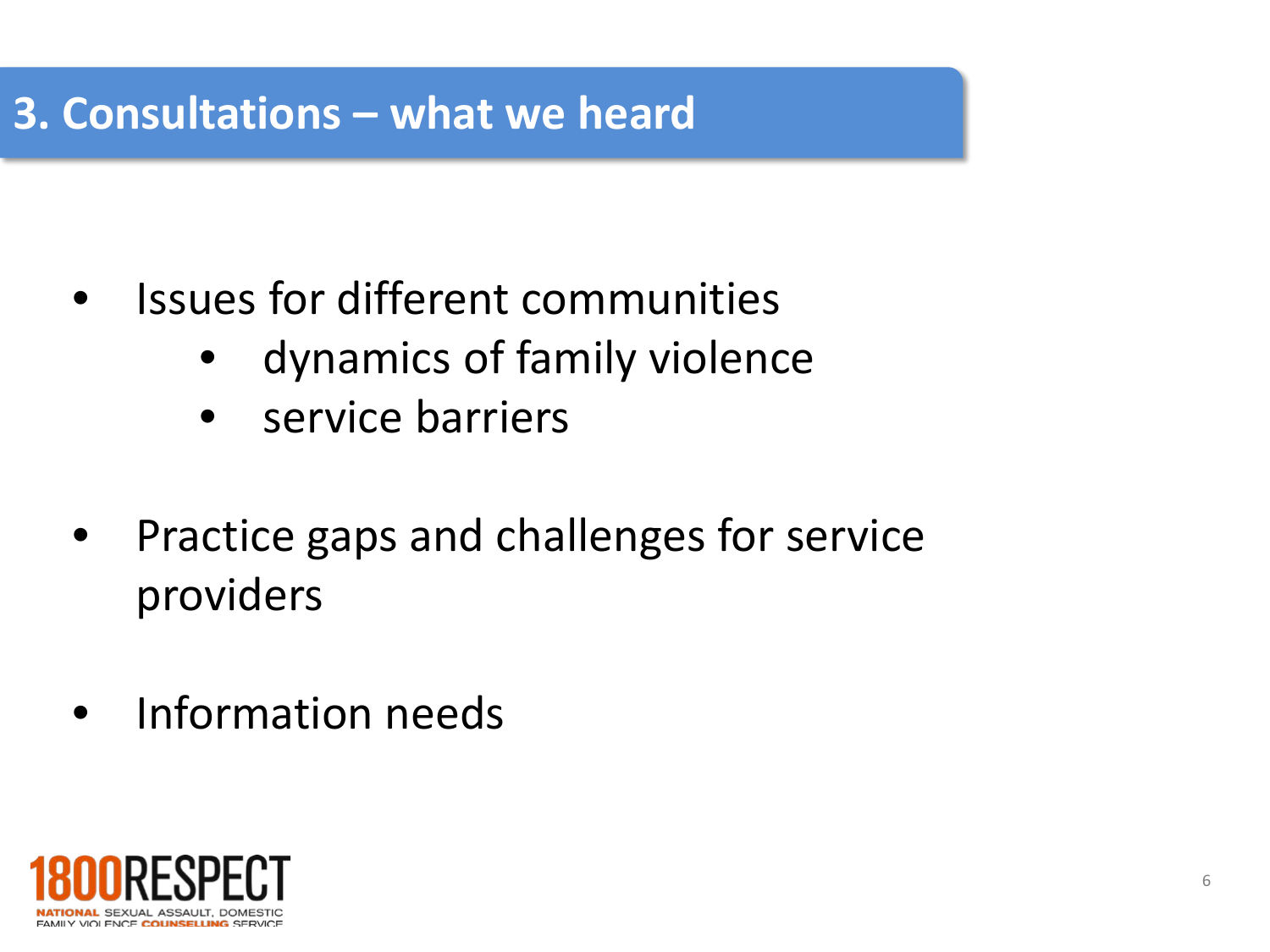# THE GUIDELINE



Guideline: Family violence services and accommodation > Complying with the Equal Opportunity Act 2010

humanrightscommission.vic.gov.au

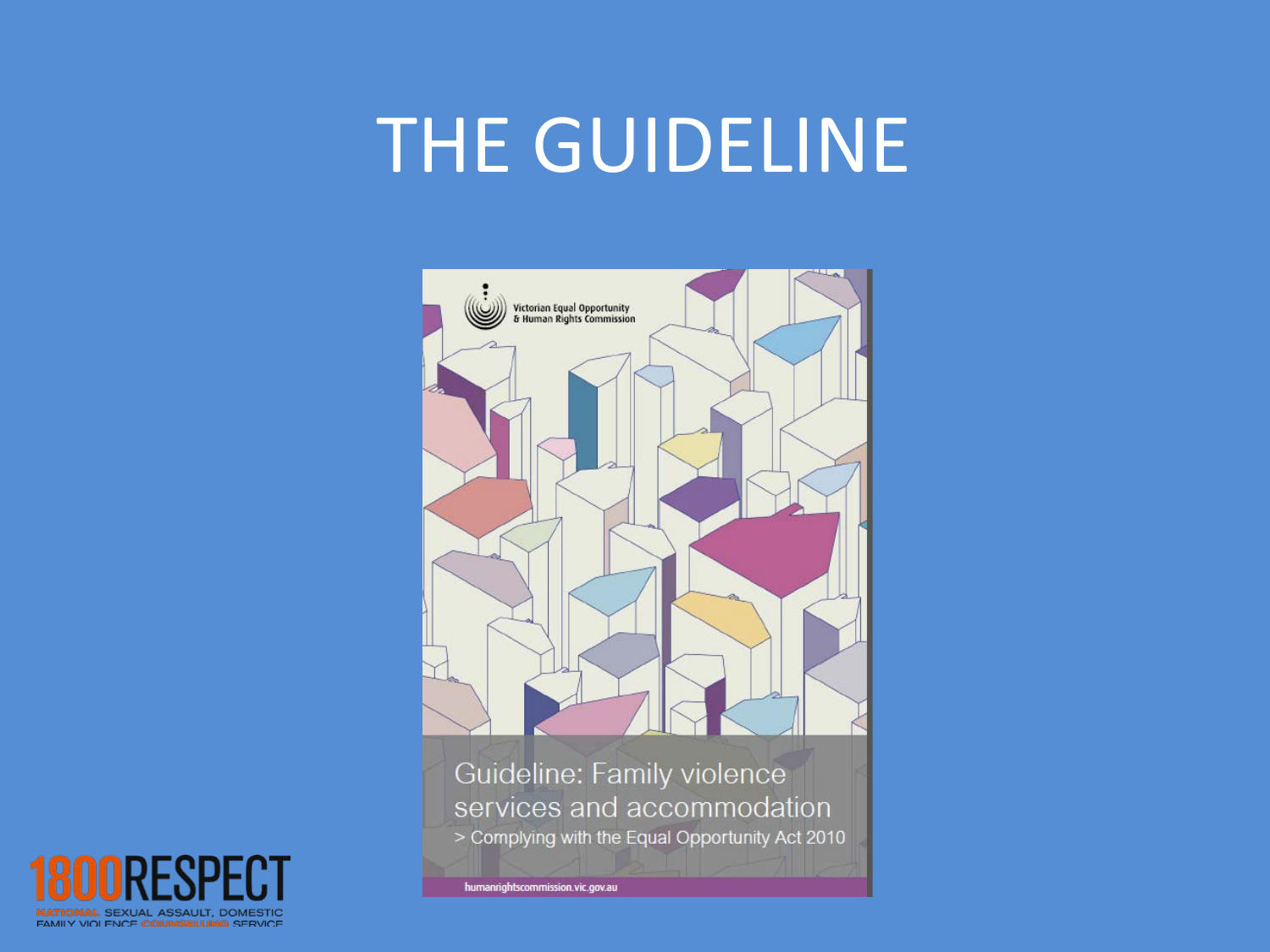## **4. The guideline – understanding the law**

#### Key messages

• The law and discrimination by service and

accommodation providers

- Reasonable adjustment
- Exceptions and exemptions
- Discrimination and

intersectionality



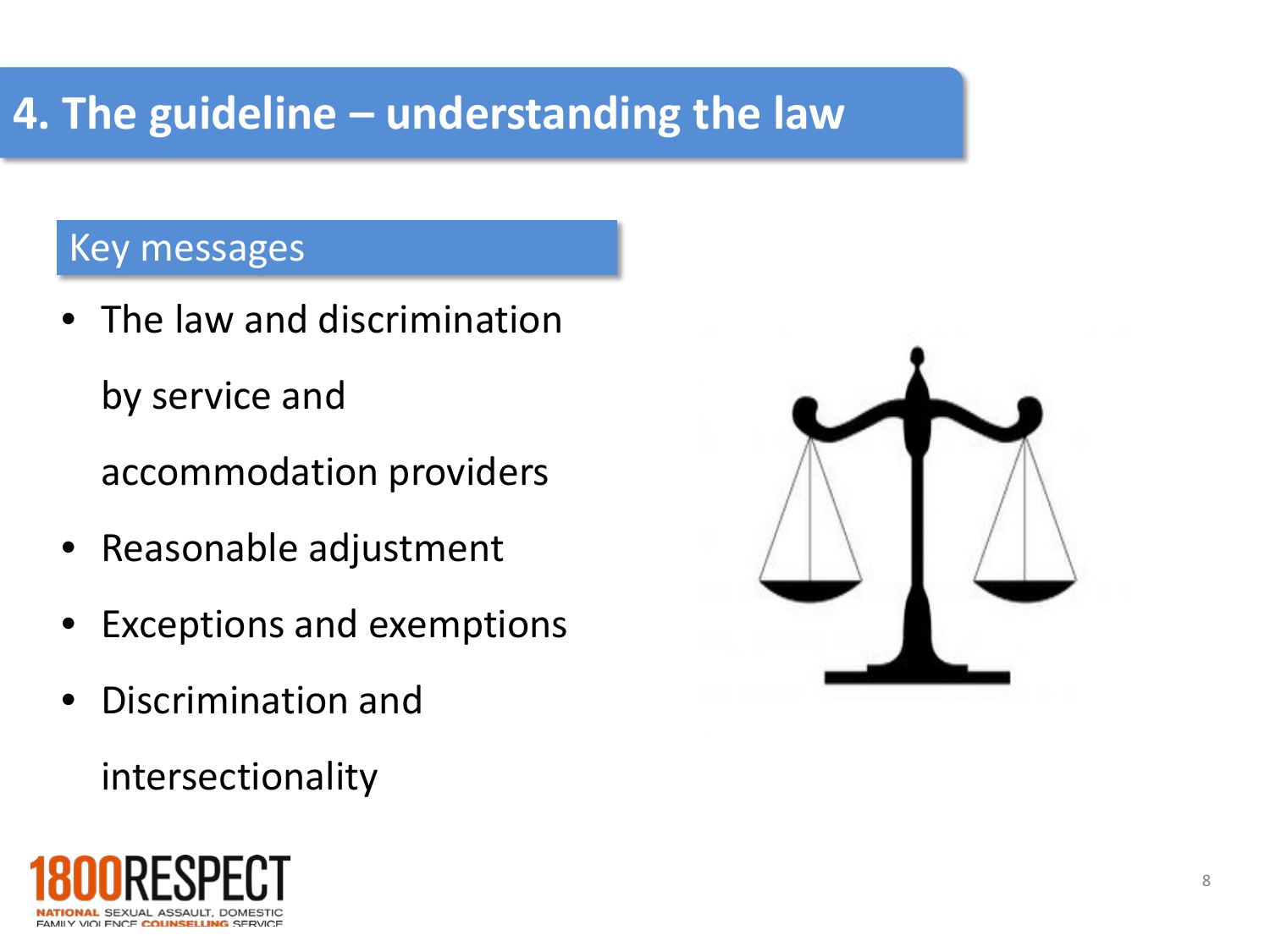## **5. The guideline – inclusive service delivery**

#### **A. Positive duty B. Non discriminatory and inclusive services:**

- LGBTI
- Multicultural communities
- Aboriginal and Torres Strait Islander peoples
- Sex workers
- People with disability,



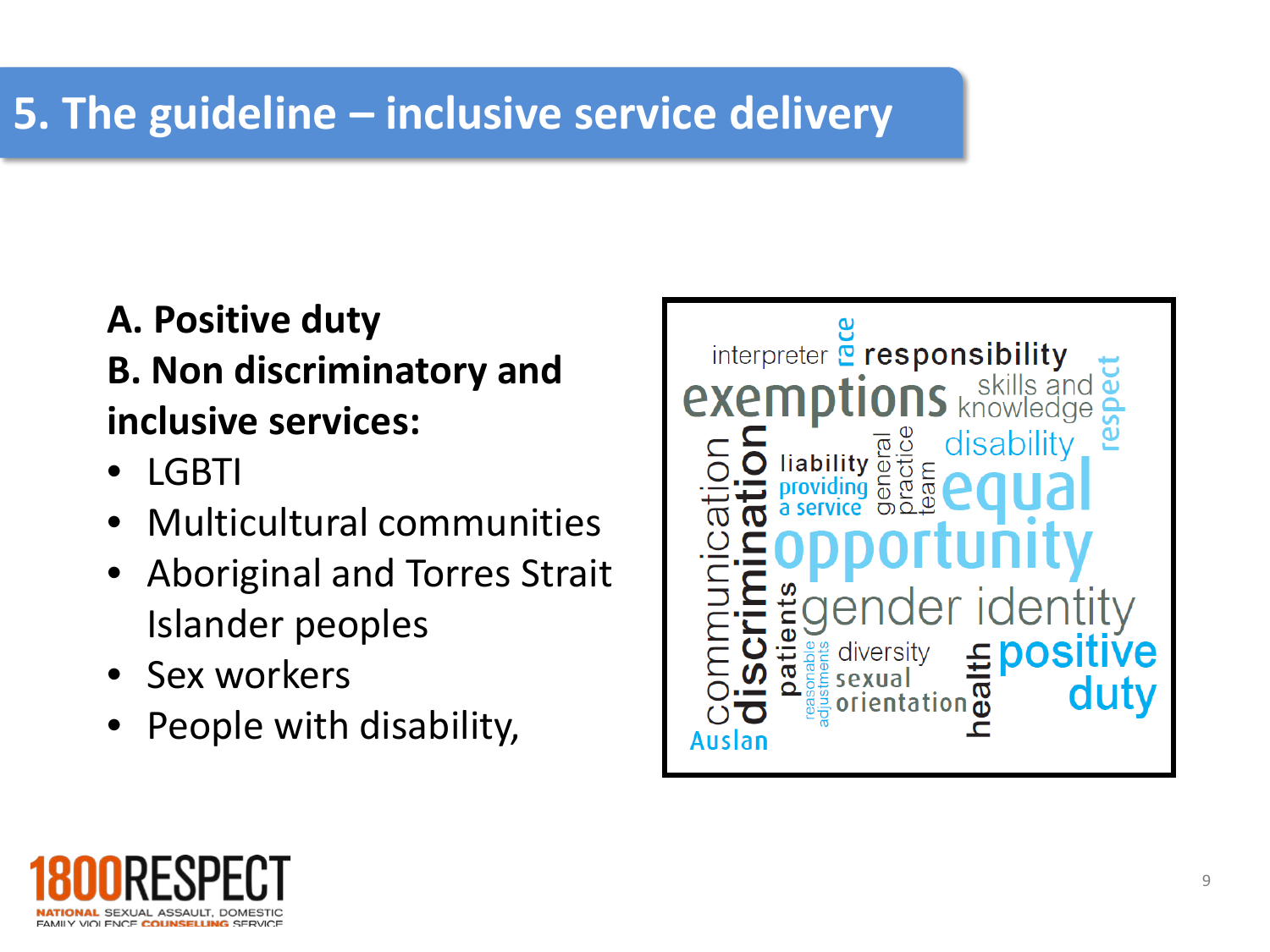

# Thank you for your time today – we look forward to your participation in our next webcast.